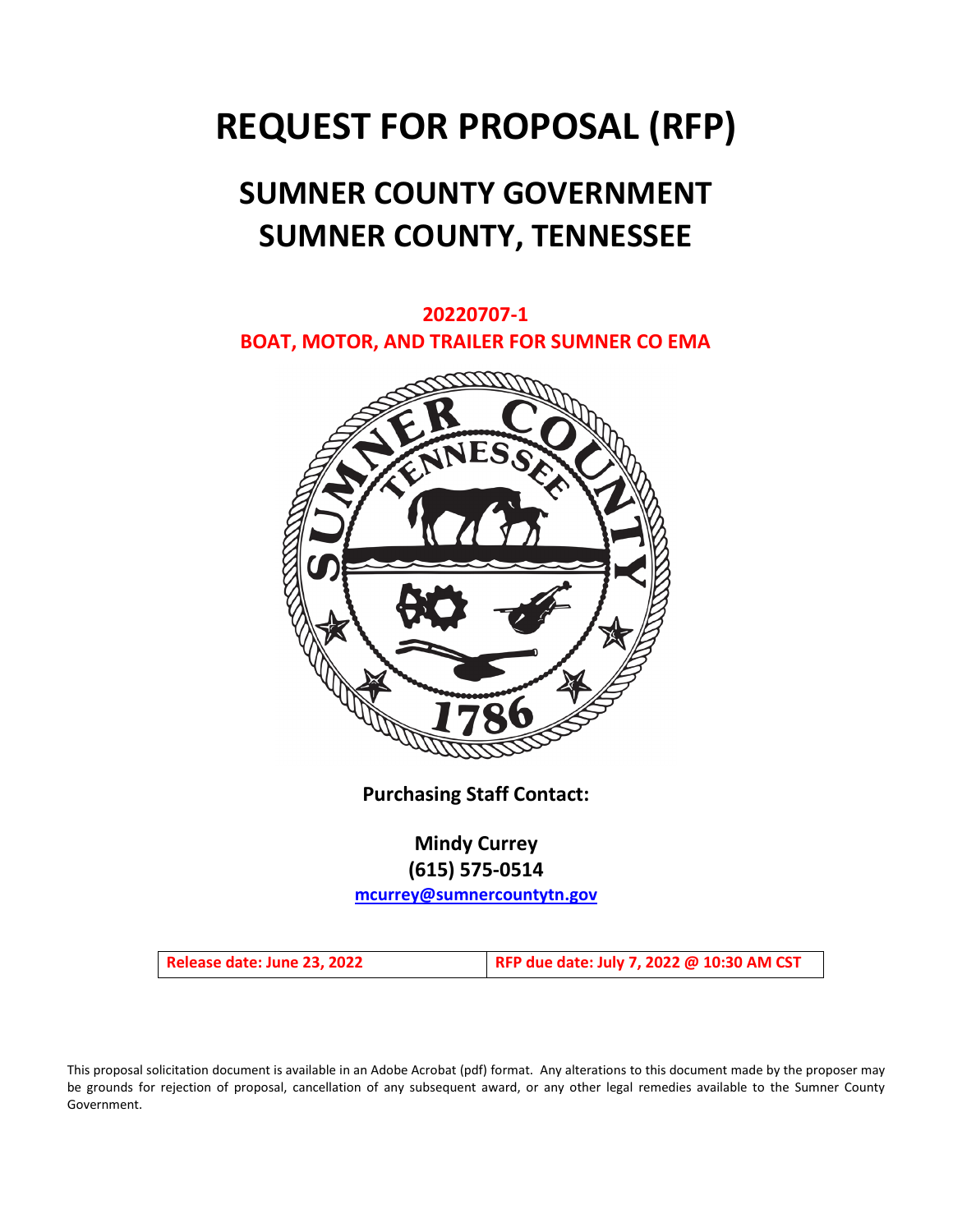Sumner County Government, herein known as Sumner County, is hereby requesting a proposal for Boat, Motor, and Trailer utilized by the Sumner County EMA.

Upon mutual agreement by all parties, Sumner County shall grant the right to extend the terms, conditions, and prices of contract(s) awarded from this RFP to other institutions (such as state or public agencies) who express an interest in participating in any contract that results from this RFP. Each of the "piggyback" institutions will issue their own purchasing documents for purchase of the goods and/or services. Proposer agrees that Sumner County shall bear no responsibility or liability for any agreements between proposer and the other institution(s) who desires to exercise the option.

#### **I. Proposal Specifications**

Reference to available specifications shall be sufficient to make the terms of the specifications binding on the proposer. The use of the name of a manufacturer, or any special brand or make in describing an item, does not restrict the proposer to that manufacturer or specific article, unless specifically stated. Comparable products of other manufacturers will be considered if proof of compatibility is contained in the proposal. Proposers are required to notify the Sumner County purchasing supervisor whenever specifications/procedures are not perceived to be fair and open. The articles on which the proposal is submitted must be equal or superior to that specified.

See following page(s) for complete specifications.

**Vendor is required to bid on all items in the bid proposal.**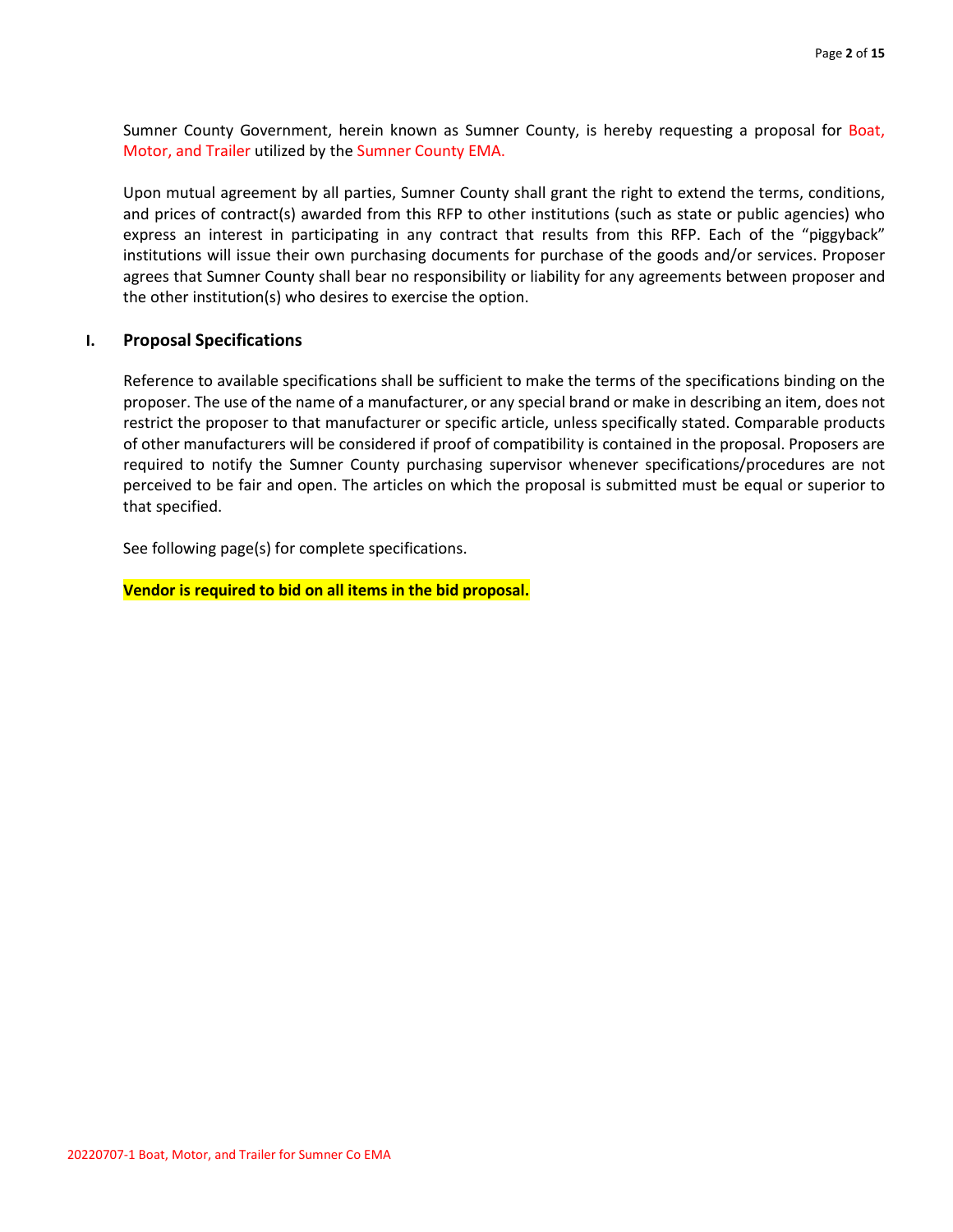# Request For Proposal

# New Center Console Bay Boat/Motor/Trailer

Sumner County is requesting sealed bids for one new Center Console Boat, Motor, Trailer, water ready. Boat motor and trailer must be in stock, ready for delivery.

# Specifications

Length: 22'-25' Fiberglass Composite

Beam: 8'-9'

Bridge Clearance with hardtop: 8'

Hp: 250

Draft up : 12"

Dry Weight: 3,000-3,500#

Payload: 8/1200 minimum

Fuel Capacity: 60 gal min.

SS Prop proper size and pitch

Trolling Motor w/Spotlock

# DASH / ELECTRICAL

- 12VDC Receptacle on Dash
- 12V Wiring Buss Inside Console
- Aluminum Panel with Weatherproof Stainless Steel Round Switches and Circuit Breakers
- Bilge Pump with Automatic Switch
- **Guages**
- Electrical Connectors Triple O-Ring Sealed and Water Tight
- Lighted Compass
- Navigation Lights -LED
- SeaStar Tilt Hydraulic Steering
- Tinned Copper Wiring with Waterproof Connectors

# **CONSOLE**

• Aluminum Framed Acrylic Windshield With Stainless Steel Grab Rail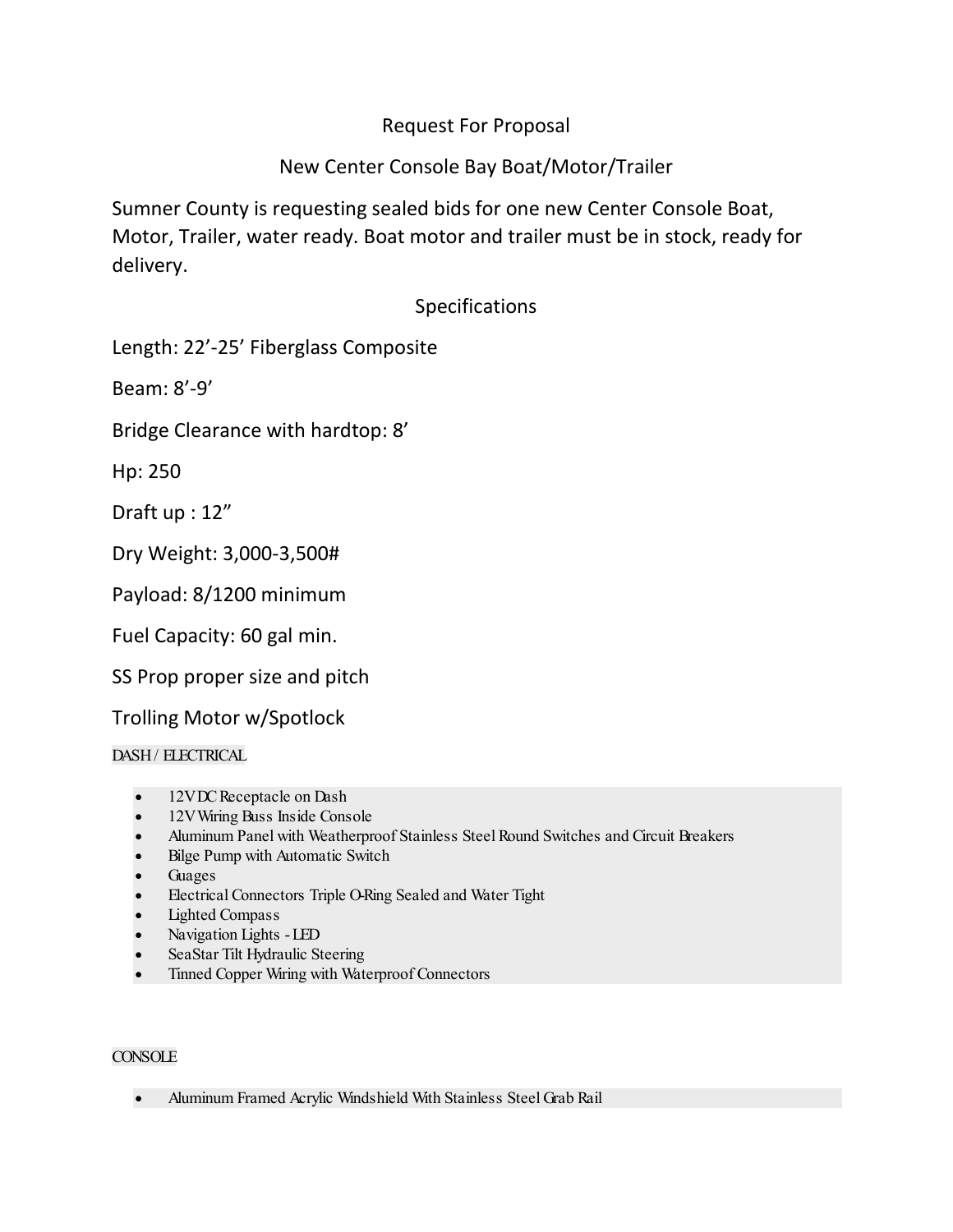- Entry Into Console from Forward Side
- Fiberglass Console Door -Hinged
- Forward Console Seat and Bolster
- Integrated Dual Level Footrest
- Stainless Steel Console Grab Rail
- Stainless Steel Drink Holders (2)
- Storage on Top of Console with Drain
- T-Top Tower

# **COCKPIT**

- Aft Double-Wide Seat with Folding Backrests and Custom Stainless Steel Hardware (Converts to Casting Platform)
- Bow Center Insulated Livewell/Fish box (20 gallons) with Specific Livewell Pump, LED lighting, Blue gelcoat Finish with Adjustable Flow Valve
- Bow Cushions (Removable)
- Bowrider U-Shaped Seating with Bolsters and Lockable Rod Storage Underneath
- Bucket Storage under Aft Fiberglass Lid
- Cockpit and Bow Coaming Bolsters
- Cockpit LED Courtesy Lights -Blue
- Custom Molded Forward Port Storage with Drain -Easy Storage for Rods
- Non-Skid Surfaces
- Forward Starboard Insulated Fish Box (45 gallon)
- Leaning Post with Backrest and Rod Holders (4) with 70 Quart Cooler Underneath (Black or White Powder Coated)
- Premium Stain Resistant Silicone Cockpit Fabric
- Rear Access Under Seat-Provides Storage and allows easy access to systems
- RTM Fiberglass Lids
- Self Bailing Cockpit with Integrated Drain Fittings

## **UTILITY**

- Bow Anchor Rope and Chain Locker
- Custom Molded Transom Trim
- Dive Swim Platform (Starboard) with Three Step Boarding Ladder and Handle
- Encapsulated Reserve Flotation
- Fuel/Water Separator
- Heavy Duty Rubrail with Stainless Steel Insert

#### **TRAILER**

- 14" Galvanized Wheels
- Aluminum Tandem Axle
- Disc Brakes on all Four Wheels
- LED Lights Submersible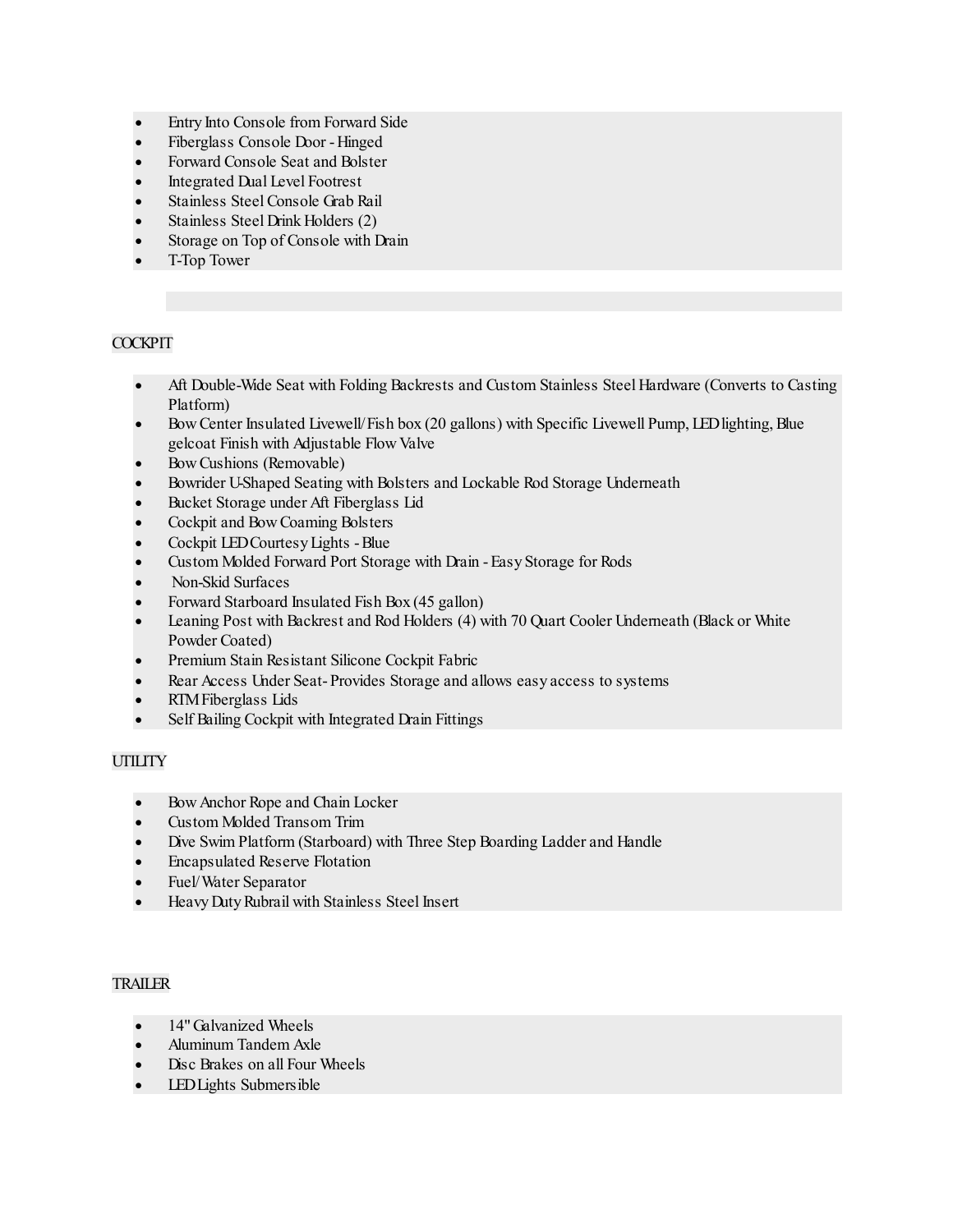#### **Proposal Package**

The sealed proposal package must include all the following, when applicable. Any sealed proposal may be rejected as a non-conforming proposal if any applicable item is missing.

- Two complete copies of the proposal or one sealed copy of the proposal along with a flash drive
- Evidence of a valid State of Tennessee business license and/or Sumner County business license, if applicable. If vendor does not have current license, one must be provided within ten business days of award notification.
- Evidence of compliance with the Sumner County insurance requirements, if work is performed on Sumner County property (see section IV)
- RFP Sheet/ Contact Information/ Certification by Vendor *(Attachment 1)*
- Signed and completed Statement of Non-Collusion *(Attachment 2)*
- Drug-Free Workplace Affidavit *(Attachment 3)* Evidence of a company's safety program and, if supported, a drug testing program
- If proposal is in excess of \$25,000, a Certification Regarding Debarment, Suspension, and Other Responsibility Matters *(Attachment 4)* must be completed
- Attestation Re Personnel *(Attachment 5)* must be completed
- References *(Attachment 6)* must be completed if applicable
- Properly completed Internal Revenue Service (IRS) Form W-9

The package containing the proposal must be sealed and clearly marked on the outside of the package as follows:

# **Vendor Name/Contact Email Address 20220707-1 BOAT, MOTOR, AND TRAILER FOR SUMNER CO EMA DO NOT OPEN**

Sealed proposals must be physically received by **July 7, 2022 @ 10:30 AM CST**. Proposals received after that time will be deemed invalid. Sumner County is not responsible for delivery from any carriers. Vendors mailing proposal packages must allow sufficient time to ensure receipt of the package by the time specified. Sumner County shall not accept proposals via electronic transmission such as email, fax, etc. There will be no exceptions. Proposals will be opened and read aloud on **July 7, 2022 @ 10:30 AM CST** at the address indicated below.

Proposals may be hand delivered or mailed to the following address.

Sumner County Government Attn: Purchasing Supervisor 355 N Belvedere Drive, Room 302 Gallatin, TN 37066

Vendors must guarantee that all information included in the proposal will remain valid for a period of at least 90 days from the date of proposal opening to allow for evaluation of all proposals.

Samples of items, when called for, must be furnished free of expense and, if not destroyed, will, upon proposer's request within ten days of RFP opening, be returned at the proposer's expense. Each sample must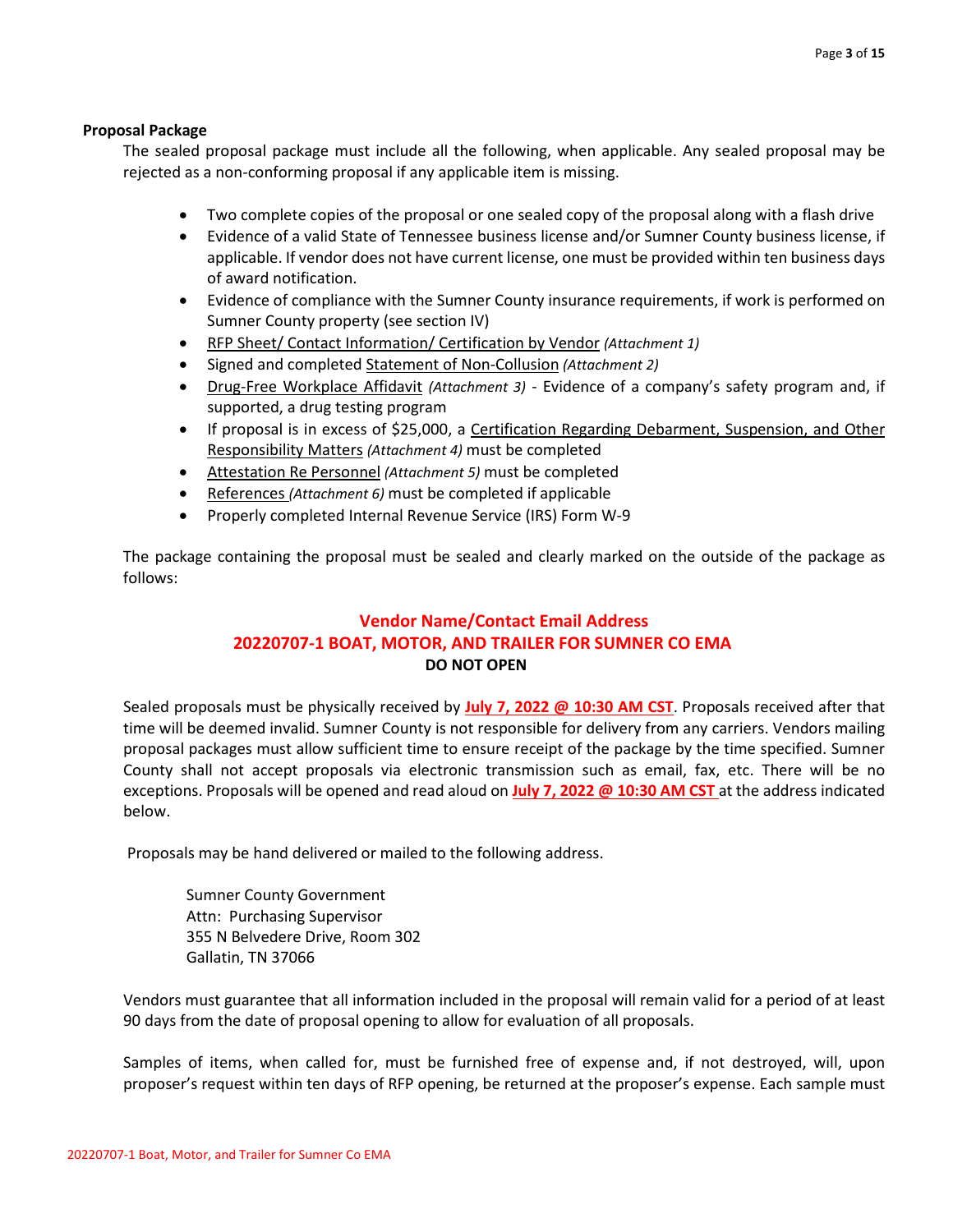be labeled with the proposer's name, manufacturer's brand name and number, RFP number, and item reference.

Sumner County is not responsible for any costs incurred by any vendor pursuant to the RFP. The vendor shall be responsible for all costs incurred in connection with the preparation and submission of its proposal.

## **II. Instructions for Proposal**

#### A. Responses

- 1. Proposal must include point-by-point responses to the RFP.
- 2. No erasures or white-out permitted. Errors may be crossed out and corrections printed in ink or typewritten adjacent to the error and must be initialed in ink by person signing the proposal.
- 3. The number of calendar days in which delivery is to be made after the receipt of the order shall be stated in the RFP and may be a factor in making an award, price notwithstanding. If no delivery time is stated in the proposal, proposer agrees that the delivery is to be made within ten business days of order.
- 4. Transportation and delivery charges should be included in the price and be fully prepaid by the vendor to the destination specified in the RFP. Proposal prices shall include delivery of all items F.O.B. destination.
- 5. New materials and supplies must be delivered unless otherwise specifically called for in the RFP.
- 6. Payment terms must be specified in the proposal, including any discount for early payment. Partial payments will not be approved unless justification for such payment can be shown. Terms will be NET 30 days. Payment will not be made until the conditions and specifications of the RFP are inspected and approved as conforming by persons appointed by Sumner County.
- 7. Proposal must include a list of exceptions to the specifications, if any.
- 8. Proposal must include the legal name of the vendor and must be signed by a person legally authorized to bind the vendor to a contract.
- 9. Other than bonding requirements and business license, any and all proposal requirements must be met prior to submission. Bonding and business license requirements must be met before Sumner County signs contract.
- 10. The proposer understands and accepts the non-appropriation of funds provision of Sumner County.
- 11. If noted in the section "proposal specifications" or if later requested, the proposer will be required to provide a reference list of clients.
- 12. Sumner County is tax exempt. Vendor shall not include taxes in proposal. Vendors making improvements or additions to or performing repair work on real property for Sumner County are liable for any applicable sales or use tax on tangible personal property used in connection with the contract or furnished to vendors by the state for use under the contract.
- B. Vendors
	- 1. All vendors are required to have a current IRS Form W-9 on file with Sumner County. It can be obtained from the Internal Revenue Service's website a[t www.irs.gov.](http://www.irs.gov/)
	- 2. To comply with the Tennessee Lawful Employment Act (50-1-702 and 50-1-703), non-employees (individuals hired as independent contractors) must have on file any one of the following documents:
		- Valid Tennessee driver's license or photo identification issued by department of safety
		- Valid driver's license or photo identification from another state where the license requirements are at least as strict as those in Tennessee
		- U.S. birth certificate
		- Valid U.S. passport
		- U.S. certificate of birth abroad (DS-1350 or FS-545)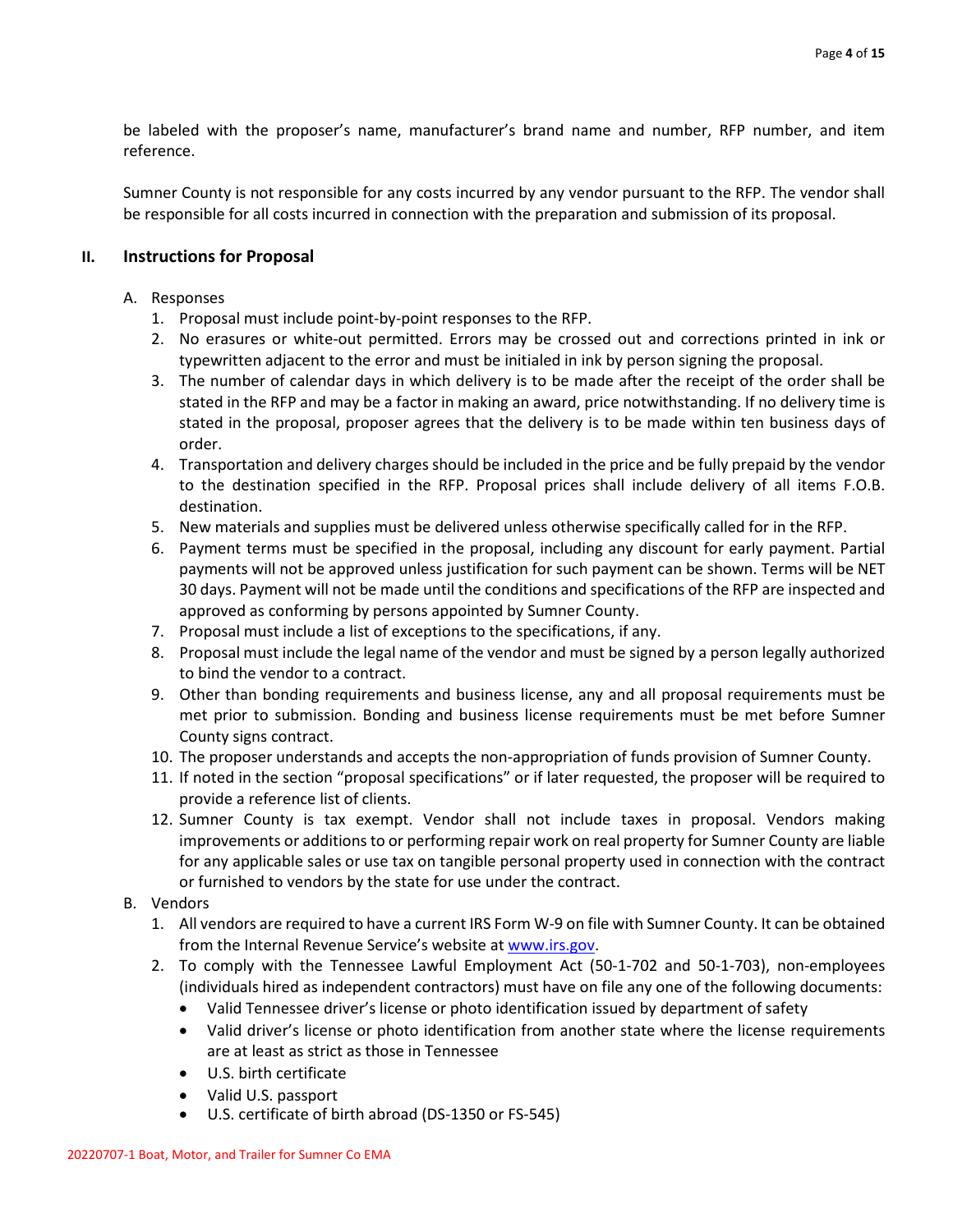- Report of birth abroad of a U.S. citizen (FS-240)
- Certificate of citizenship (N560 OR N561)
- Certificate of naturalization (N550, N570, or N578)
- U.S. citizen identification card (I-197 or I-179)
- Valid alien registration documentation or proof of current immigration registration recognized by the United States Department of Homeland Security that contains the individual's complete legal name and current alien admission number or alien file number (or numbers if the individual has more than one number).
- 3. If required, a Tennessee business license must be on file in the finance department. Evidence of the license must be provided within ten business days following notification of award. Otherwise, Sumner County may rescind its acceptance of the proposal.

#### **III. Insurance Requirements and Liability**

Each respondent to the RFP who may have employees, contractors, or agents working on Sumner County properties shall provide copies of current certificates for general and professional liability insurance and for workers' compensation at least which meet state standards. The owner or principal must also be insured by workers' compensation if they will be performing any of the services on Sumner County properties. There will be no exceptions to the insurance requirement. Proposer must indemnify and hold Sumner County harmless against any claim which might be filed against it. Proposer also understands that the evidence of required insurance must be submitted within ten business days, unless specified otherwise under RFP specifications, following notification of award; otherwise, Sumner County may rescind its acceptance of the proposal.

The vendor shall indemnify Sumner County against liability for any suits, actions, or claims of any character arising from or relating to the performance under this contract by the vendor or its subcontractors.

Sumner County has no obligation for the payment of any judgment, or the settlement of any claim made against the vendor or its subcontractors as a result of obligations under this contract.

#### **IV. Clarification and Interpretation of RFP**

The words "must" and "shall" in this RFP indicate mandatory requirements. Taking exception to any mandatory requirement shall be grounds for rejection of the proposal. There are other requirements Sumner County considers important but not mandatory. It is important to respond in a concise manner to each section of this document and submit an itemized list of all exceptions.

Any alterations to the document made by the proposer may be grounds for rejection of proposal, cancellation of any subsequent award or any other legal remedies available to Sumner County.

In the event that any interested vendor finds any part of the listed specifications, terms, or conditions to be discrepant, incomplete, or otherwise questionable in any respect, it shall be the responsibility of the concerned party to immediately notify Sumner County, via email at purchasing@sumnercountytn.gov, of such matters.

All questions, including any follow up questions, must be received by June 29, 2022. All inquiries to proposals will be posted on the Sumner County website a[t www.sumnercountytn.gov](http://www.sumnercountytn.gov/) under "Request for Proposal (RFP)" a minimum of 5 days before the proposal "deadline".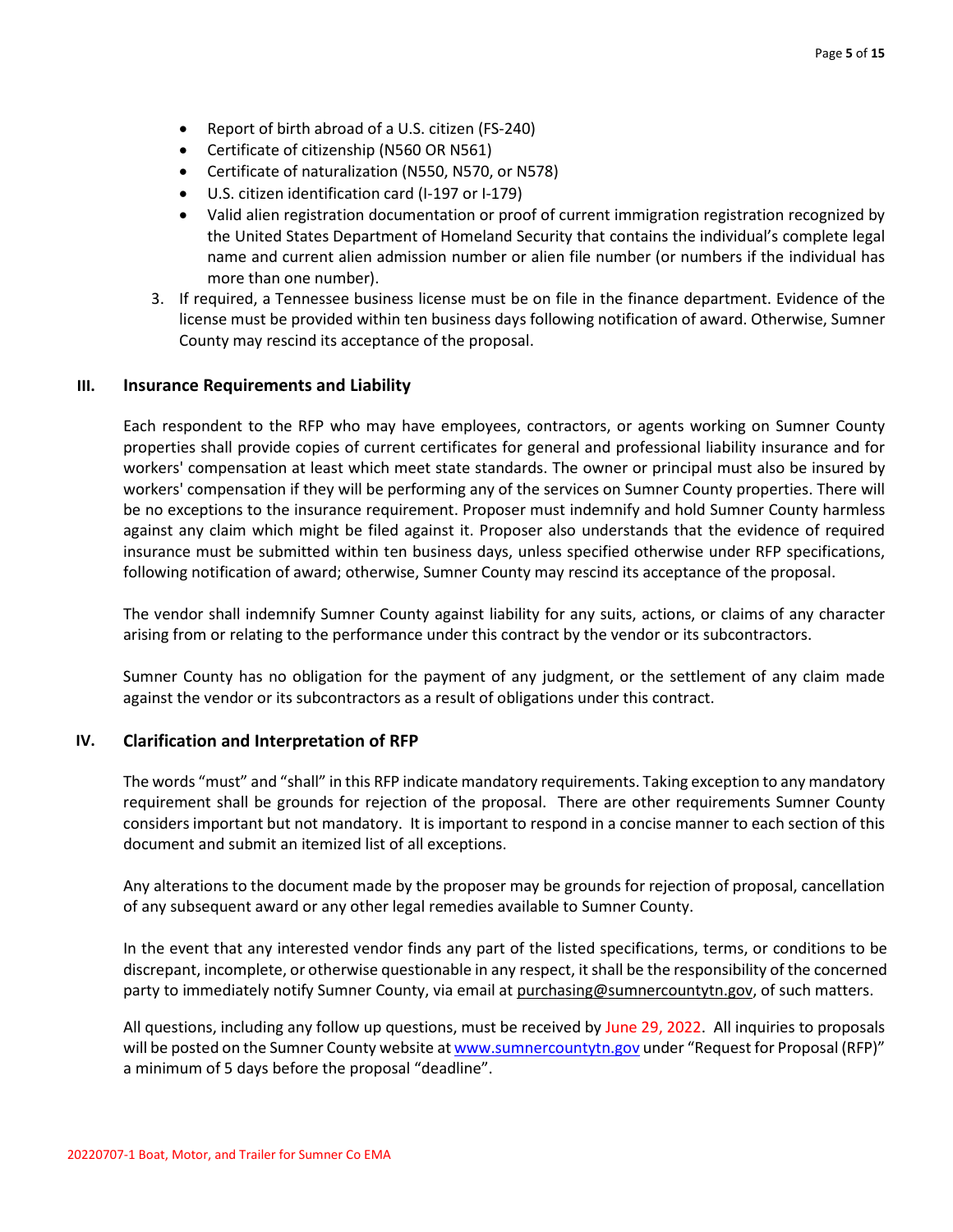Unauthorized contact regarding this RFP with employees or officials of Sumner County other than persons named below may result in disqualification from this procurement process.

Interested parties must direct all communication regarding this RFP through email to the following persons (please copy both on any email):

| <b>RFP Procedures:</b>          | <b>RFP Specifications:</b> |
|---------------------------------|----------------------------|
| Mindy Currey                    | <b>Ken Weidner</b>         |
| <b>Purchasing/Payroll Clerk</b> | 615-714-4258               |
| 355 N. Belvedere Drive, RM 302  | kweidner@sumnerem a.org    |
| Gallatin, TN 37066              |                            |
| mcurrey@sumnercountytn.gov      |                            |

#### **V. Bonding Requirements**

For any construction contracts, contractor shall first execute a good and solvent bond before the contract can be awarded. The bond shall be for no less than twenty-five percent of the contract price on all contracts in excess of \$100,000.

#### **VI. Withdrawal or Modification of Proposal**

Proposals may be withdrawn at any time for any reason. A withdrawn proposal may be resubmitted up to the time designated for the receipt of proposals provided it fully conforms to the same general terms and requirements.

#### **VII. Procedures for Evaluating Proposals and Awarding Contract**

In comparing the proposals to this RFP and making awards, Sumner County may consider such factors as the quality and thoroughness of a proposal, the record of experience, the references of the respondents, and the integrity, performance, and assurances in the proposal in addition to that of the proposal price. Sumner County reserves the right to ask questions of the proposer for clarification of proposal.

- Proposals will be examined for compliance with all requirements set forth herein.
- Proposals that do not comply shall be rejected without further evaluation.
- Proposals will be subjected to a technical analysis and evaluation.

#### **VIII. Awarding of or Right to Seek a New Proposal**

Sumner County reserves the right to accept or reject any and all proposals for any reason.Proposals will be awarded to the best overall respondent as determined by that which is in the best interests of Sumner County.

In case of vendor default, Sumner County may procure the articles or services from other sources and hold the defaulting vendor responsible for any resulting cost. If the awarded vendor violates any terms of their proposal, the contract, Sumner County policy, or any law, they may be disqualified from proposing for a period of two years for minor violations or longer for major violations. Proposals from disqualified proposers will not be accepted during the period of disqualification.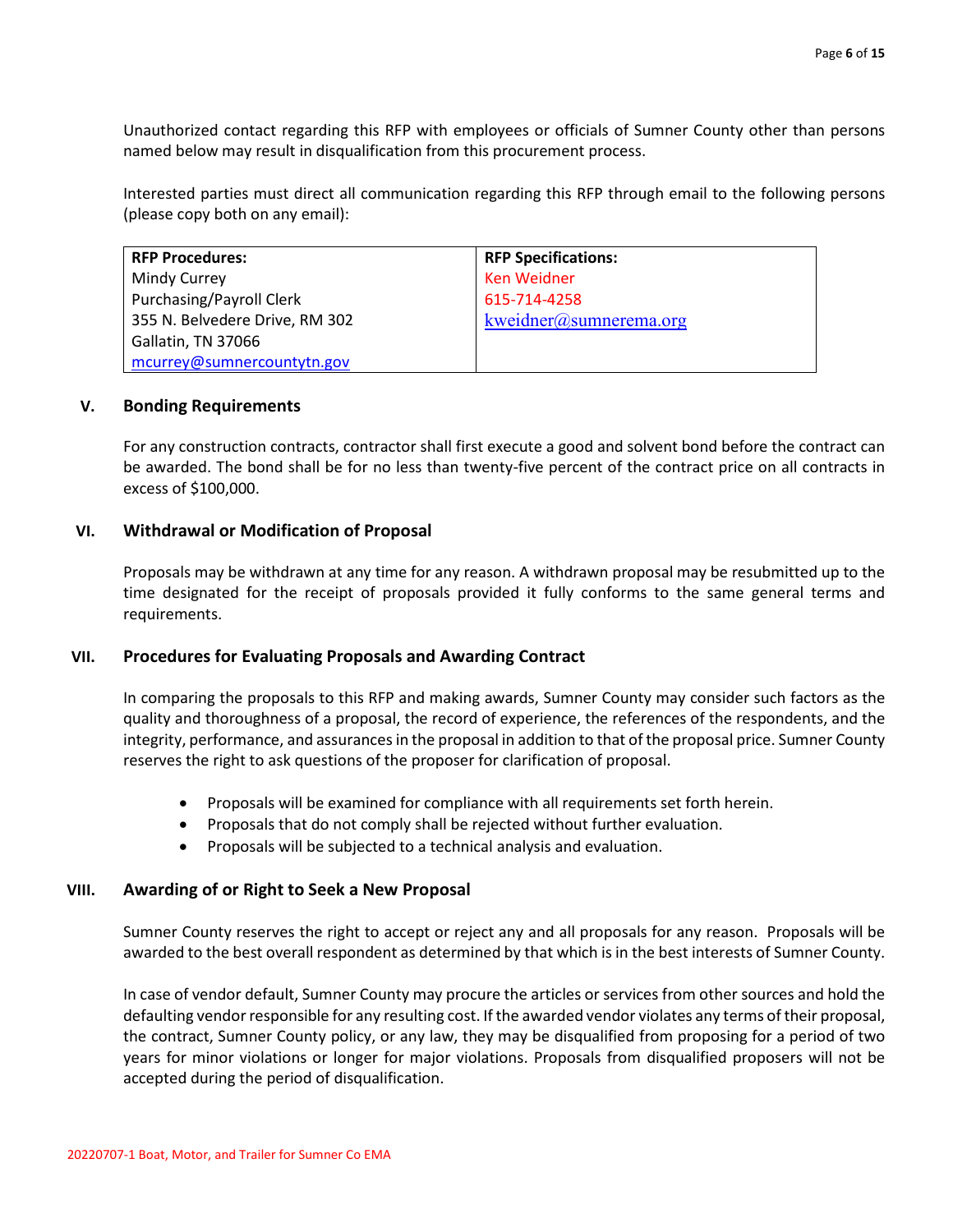#### **IX. Open Records**

After a proposal is awarded, all proposals will be subject to the Tennessee Open Records Act and will be available to the public upon written request. Instructions can be found under the law director's tab on the Sumner County website [\(www.sumnercountytn.gov\)](http://www.sumnercountytn.gov/). Summary information on proposals submitted will be posted on the Sumner County Finance website under the "Purchasing" tab.

#### **X. Assignment**

Neither the vendor nor Sumner County may assign this agreement without prior written consent of the other party.

#### **XI. Inspection of Purchases**

Articles received which are not equivalent will not be accepted. Vendor will be responsible for return of items. Sumner County shall have a reasonable period in which to inspect and accept or reject materials without liability. If necessity requires Sumner County to use nonconforming materials, an appropriate reduction in payment may be made.

#### **XII. Invoicing**

Invoices are to be submitted to:

Sumner County EMA Attn: Carla Miller 255 Airport Rd. Gallatin, TN 37066

The vendor must provide an invoice(s) detailing the payment terms, the amount(s) due, and the due date. All invoices shall indicate any prepayment discounts.

#### **XIII. Contract Nullification**

Sumner County may nullify the contract at any time if, in the judgment of Sumner County, the vendor(s) has failed to comply with the terms of the agreement. In the event of nullification, any payment due in arrears will be made to the vendor(s), but no further sums shall be owed to the vendor(s). The agreement between Sumner County and the vendor (s) is contingent upon an approved annual budget allotment, and it is subject, with thirty days notification, to restrictions or cancellation if budget adjustments are deemed necessary by Sumner County.

#### **XIV. Applicable Law**

Sumner County is an equal opportunity employer. Sumner County does not discriminate towards any individual or business based on race, sex, color, age, religion, national origin, disability, or veteran status.

The successful vendor agrees he/she shall comply with all local, state, and federal laws, rules, and regulations including, but not limited to, the Rehabilitation Act of 1973 and the Americans with Disabilities Act.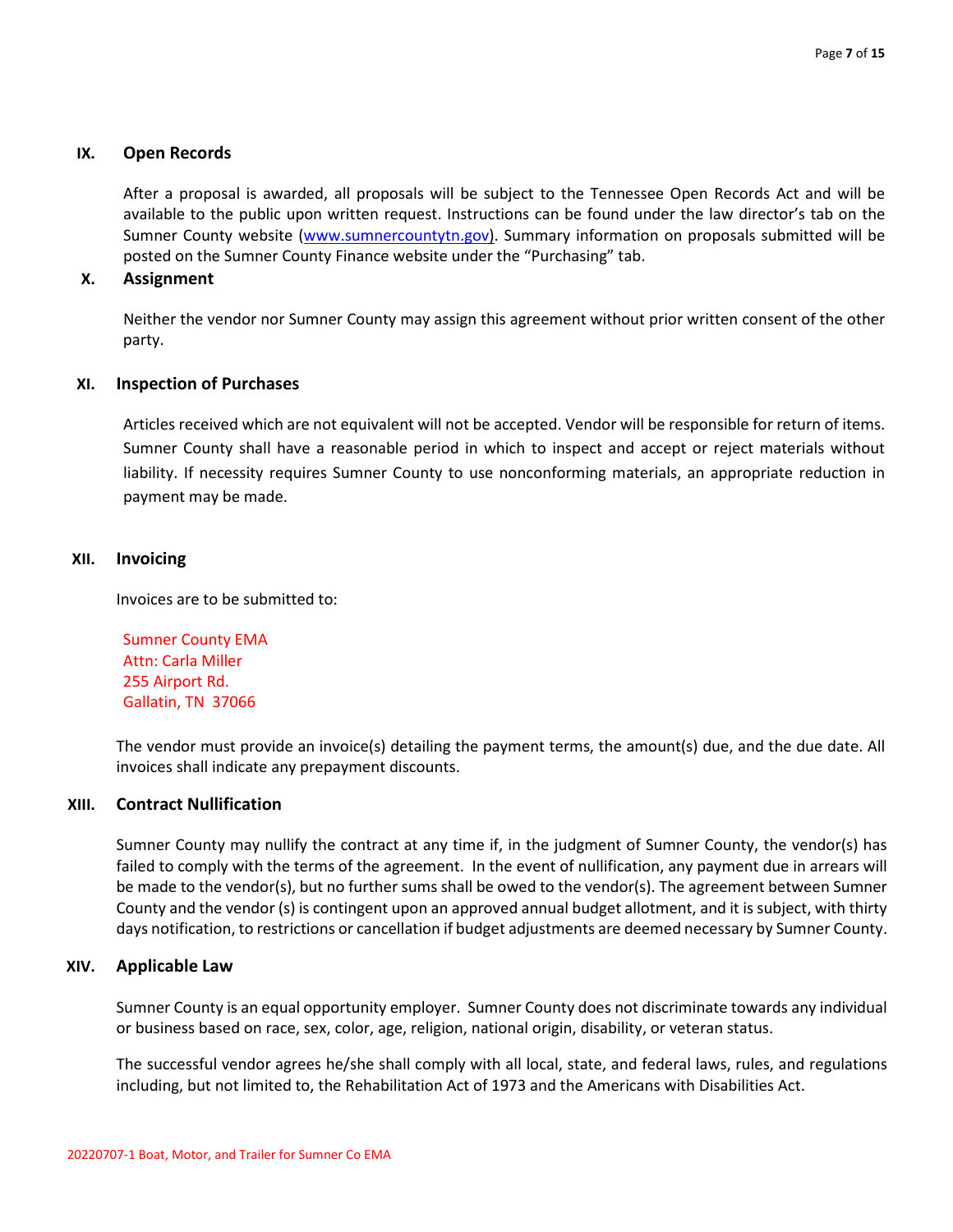In the event any claims should arise with regard to this contract for a violation of any such local, state, or federal laws, rules, or regulations, the provider will indemnify and hold Sumner County harmless for any damages, including court costs or attorney fees, which might be incurred.

Any contract will be interpreted under the laws of the State of Tennessee.

Sumner County does not enter contracts that provide for mediation or arbitration.

Any action arising from any contract made from these specifications shall be brought in the state courts in Sumner County, Tennessee or in the United States Federal District Court for the Middle District of Tennessee.

Additionally, it is a violation of state statutes to purchase materials, supplies, services, or any other item from a vendor that is a commissioner, official, employee, or board member that has any financial or beneficial interest in such transaction.

#### **XV. Data Privacy and Security**

Personal information (PI) includes but is not limited to that information protected by HIPAA, the HITECH Act, or Gramm-Leach-Bliley or such information which would allow a third party to gain access to the personal, medical, or financial records of any party. Vendor represents and warrants that its collection, access, use, storage, disposal, and disclosure of PI complies with all applicable federal and state privacy and data protection laws. Vendor represents and warrants that vendor will maintain compliance with SSAE16 standard and shall undertake any audits and risk assessments vendor deems necessary to maintain compliance with SSAE16. Vendor shall provide Sumner County with the name and contact information for an employee of vendor who shall serve as Sumner County's primary security contact and shall be available to assist customer in a timely manner, as a contact in resolving obligations associated with any security incident in which it is reasonably suspected that there has been a breach of information security. Vendor shall mitigate or resolve any security incident at vendor's expense and in accordance with application privacy rights, laws, regulations, and standards. Vendor shall reimburse Sumner County for actual costs incurred by Sumner County in responding to and mitigating damages caused by any security incident, including all costs of notice and/or remediation incurred under applicable law as a result of the security incident.

#### **XVI. Iran Divestment Act**

By submission of this proposal, each proposer and each person signing on behalf of any proposer, and in the case of a joint proposal, each party thereto, certifies as to its own organization, under penalty of perjury, that to the best of its knowledge and belief that each proposer is not on the list created pursuant to T.C.A. § 12-12- 106.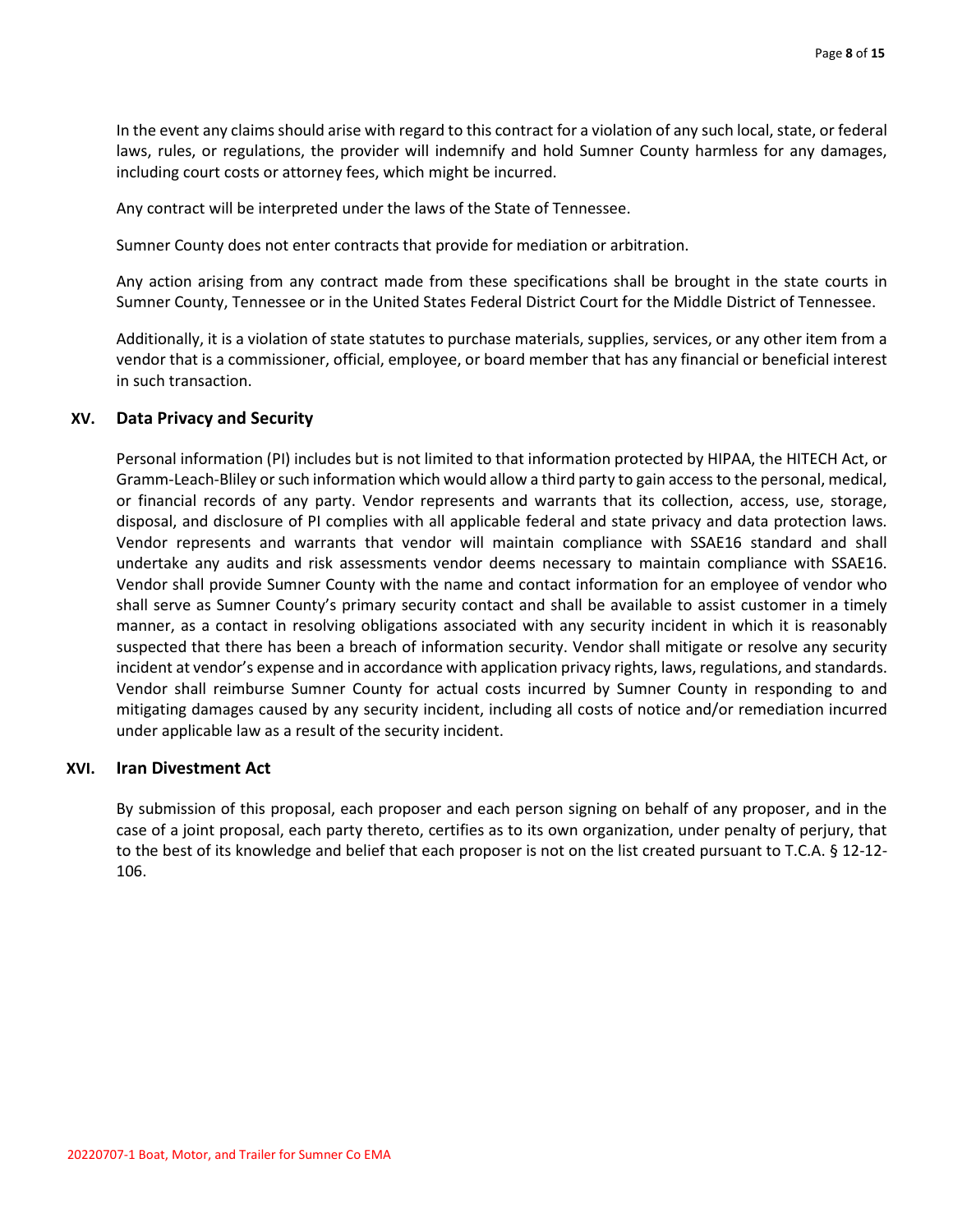| ATTACHMENT 1 - RFP Sheet/Contact Information/Certification by Vendor |  |
|----------------------------------------------------------------------|--|
|----------------------------------------------------------------------|--|

Sumner County Government 355 N Belvedere Drive, Room 302, Gallatin, TN 37066

| <b>Company Legal Name:</b>                                                                                                                                                                                                                     |                                                                  | <u> 1980 - Johann John Stone, mars eta biztanleria (h. 1980).</u>                                                                                                                             |  |
|------------------------------------------------------------------------------------------------------------------------------------------------------------------------------------------------------------------------------------------------|------------------------------------------------------------------|-----------------------------------------------------------------------------------------------------------------------------------------------------------------------------------------------|--|
| <b>Company Official Address:</b>                                                                                                                                                                                                               |                                                                  |                                                                                                                                                                                               |  |
|                                                                                                                                                                                                                                                |                                                                  |                                                                                                                                                                                               |  |
| Company Website:                                                                                                                                                                                                                               |                                                                  | <u> 1989 - Johann Stoff, amerikansk politiker (d. 1989)</u>                                                                                                                                   |  |
| Company Phone:                                                                                                                                                                                                                                 |                                                                  |                                                                                                                                                                                               |  |
| Date:                                                                                                                                                                                                                                          |                                                                  | Proposal Valid Thru Date:                                                                                                                                                                     |  |
| Proposal Number/Title: 20220707-1 Boat, Motor, and Trailer for Sumner Co EMA<br>Deadline:<br>July 7, 2022 @ 10:30 AM CST<br>Fill out, if applicable (for multiple years) $\Box$ check box if price list is attached<br><b>Proposal Amount:</b> |                                                                  |                                                                                                                                                                                               |  |
|                                                                                                                                                                                                                                                | Year                                                             | Amount                                                                                                                                                                                        |  |
|                                                                                                                                                                                                                                                |                                                                  |                                                                                                                                                                                               |  |
|                                                                                                                                                                                                                                                |                                                                  |                                                                                                                                                                                               |  |
| Contact person for project administration:                                                                                                                                                                                                     |                                                                  |                                                                                                                                                                                               |  |
| Name:                                                                                                                                                                                                                                          |                                                                  | <b>Example 2018</b> Phone: <b>Phone: Phone: Phone: Phone: Phone: Phone: Phone: Phone: Phone: Phone: Phone: Phone: Phone: Phone: Phone: Phone: Phone: Phone: Phone: Phone: Phone: Phone: P</b> |  |
| Email:                                                                                                                                                                                                                                         |                                                                  |                                                                                                                                                                                               |  |
| <b>Certification by Vendor:</b>                                                                                                                                                                                                                |                                                                  |                                                                                                                                                                                               |  |
|                                                                                                                                                                                                                                                | legally bind vendor to these terms, conditions, and obligations. | I, the undersigned, certify that on behalf of vendor, I am authorized to attest and obligate the above certification and to                                                                   |  |

Authorized Company Representative Name and Title (printed)

Authorized Company Representative (signature)

 $\overline{\phantom{a}}$ 

Date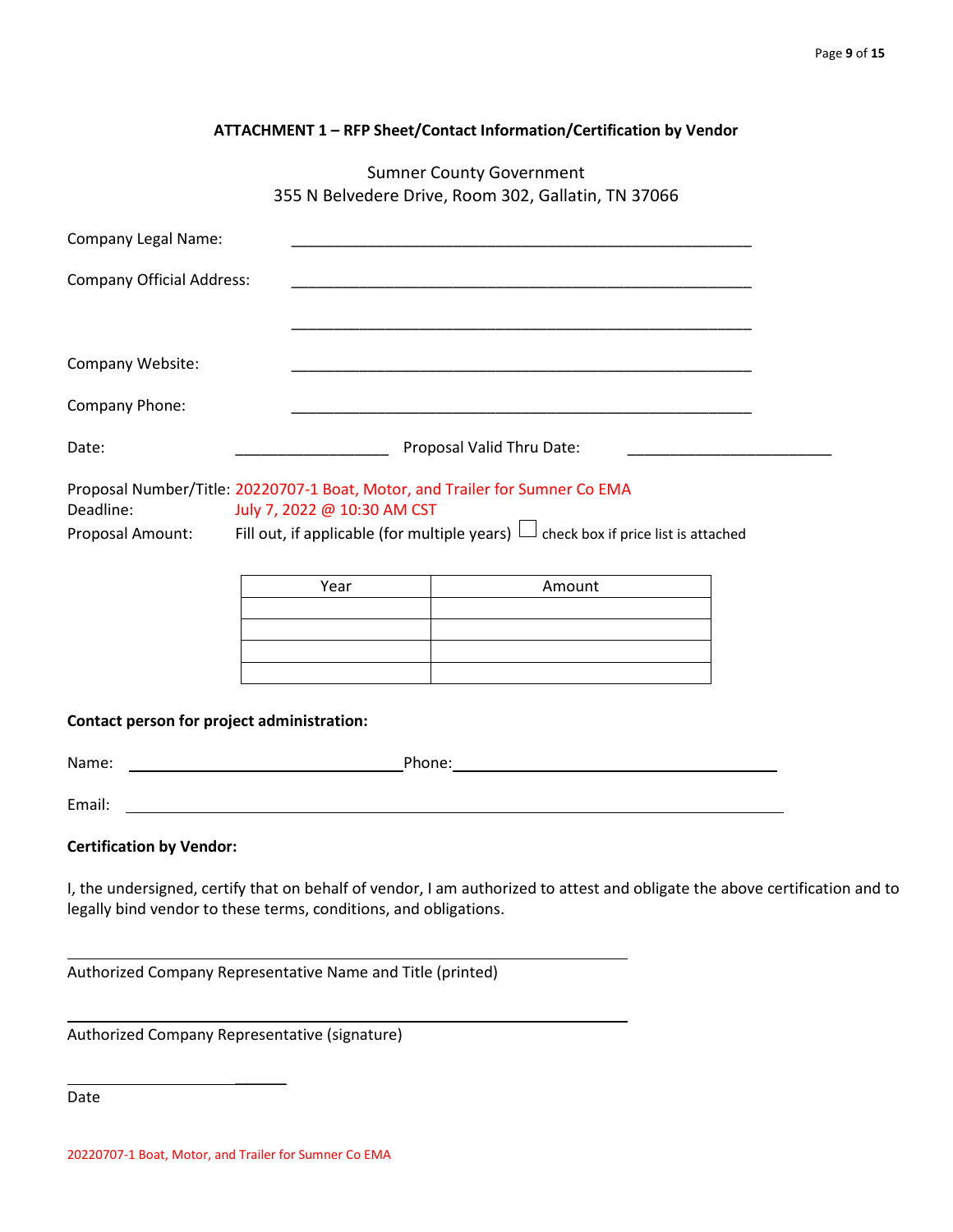#### **ATTACHMENT 2 – Statement of Non-Collusion**

The undersigned affirms they are duly authorized to execute this contract. This company, corporation, firm, partnership or individual has not prepared this proposal in collusion with any other respondent. The contents of this proposal as to prices, terms, or conditions of said proposal have not been communicated by the undersigned nor by any employee or agent to any other person engaged in this type of business prior to the official opening of this proposal.

| Company: |                                                            |  |
|----------|------------------------------------------------------------|--|
| Address: |                                                            |  |
| Phone:   |                                                            |  |
|          | Authorized Company Representative Name and Title (printed) |  |
|          | Authorized Company Representative (signature)              |  |

Date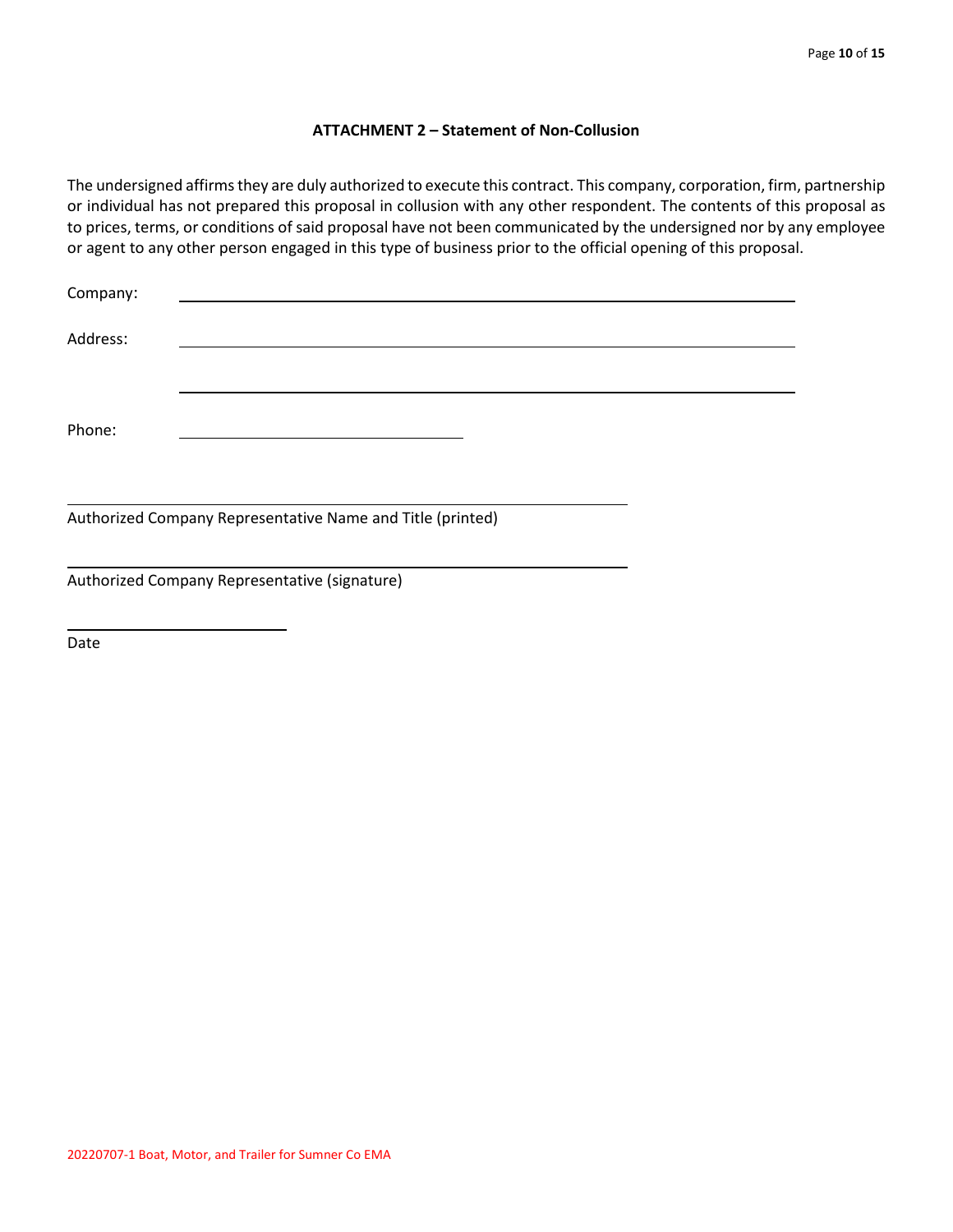## **ATTACHMENT 3 – Drug Free Workplace**

The Sumner County Government is committed to maintaining a safe and productive work environment for its employees and to providing high quality service to its citizens. The goal of this policy is for Sumner County employees and vendors to remain, or become and remain, drug-free. Abuse of and dependency on alcohol and/or drugs can seriously affect the health of employees, vendors, and citizens, can jeopardize personal safety, can impact the safety of others, and can impair job performance.

Drug-Free Workplace Act of 1988 – Sumner County Government is governed by the Drug-Free Workplace Act of 1988 (Pub. L. 100-690, Title V, Subtitle D).

Omnibus Transportation Employee Testing Act of 1991 – Sumner County Government is governed by the Omnibus Transportation Employee Testing Act of 1991 (Pub. L. 102-143, Title V).

Right to an Alcohol and Drug-Free Workplace - Employees have the right to work in an alcohol and drug-free environment and to work with persons free from the effects of alcohol and/or drugs.

Required Alcohol and Drug Tests - Alcohol and drug testing for safety sensitive employees shall be in accordance with the provisions contained in the Sumner County Alcohol and Drug Policy adopted by departments which have safety sensitive positions.

Contracts – Any vendors providing goods or services to Sumner County Government must comply with all state and federal drug free workplace laws, rules and regulations and so certify this compliance by completion of the DRUG-FREE WORKPLACE AFFIDAVIT *(Attachment 3, page 2)*.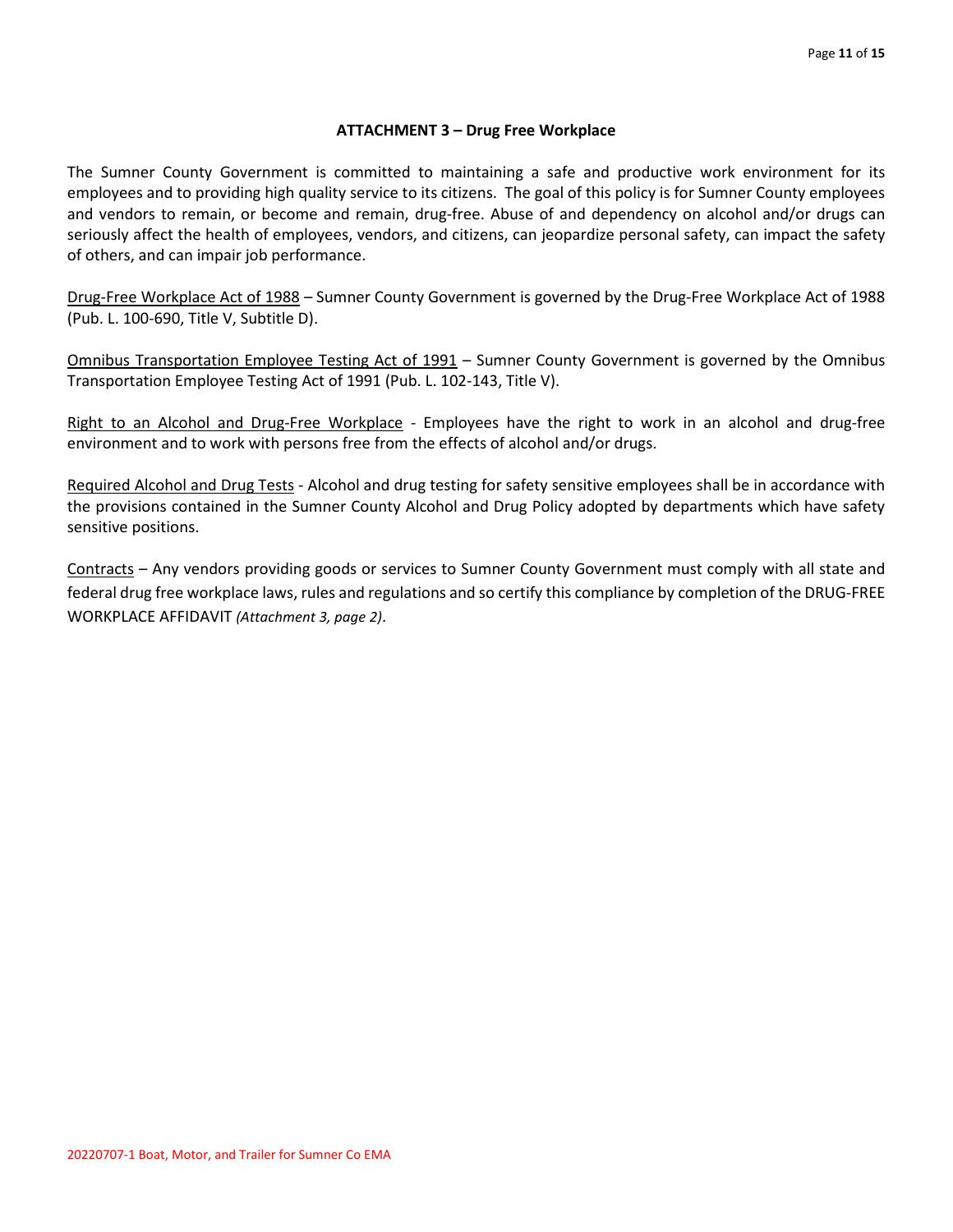#### **ATTACHMENT 3 (page 2) – Drug Free Workplace Affidavit**

STATE OF

COUNTY OF

The undersigned, principal officer of the state of the state of the state of the or more of five or more employees contracting with Sumner County Government to provide goods or services, hereby states under oath as follows:

- 1. The undersigned is a principal officer of (hereinafter referred to as the "company") and is duly authorized to execute this affidavit on behalf of the company.
- 2. The company submits this affidavit on behalf of the company.
- 3. The company is in compliance with all state and federal laws, rules, and regulations requiring a drug-free workplace program.

Further affiant saith not.

Principal Officer (printed)

Principal Officer (signature)

STATE OF

COUNTY OF

Before me personally appeared , with whom I am personally acquainted (or proved to me based on satisfactory evidence) and who acknowledged that such person executed the foregoing affidavit for the purposes therein contained.

| Witness my hand and seal at the office this | dav of |  |
|---------------------------------------------|--------|--|
|---------------------------------------------|--------|--|

Notary Public

My commission expires: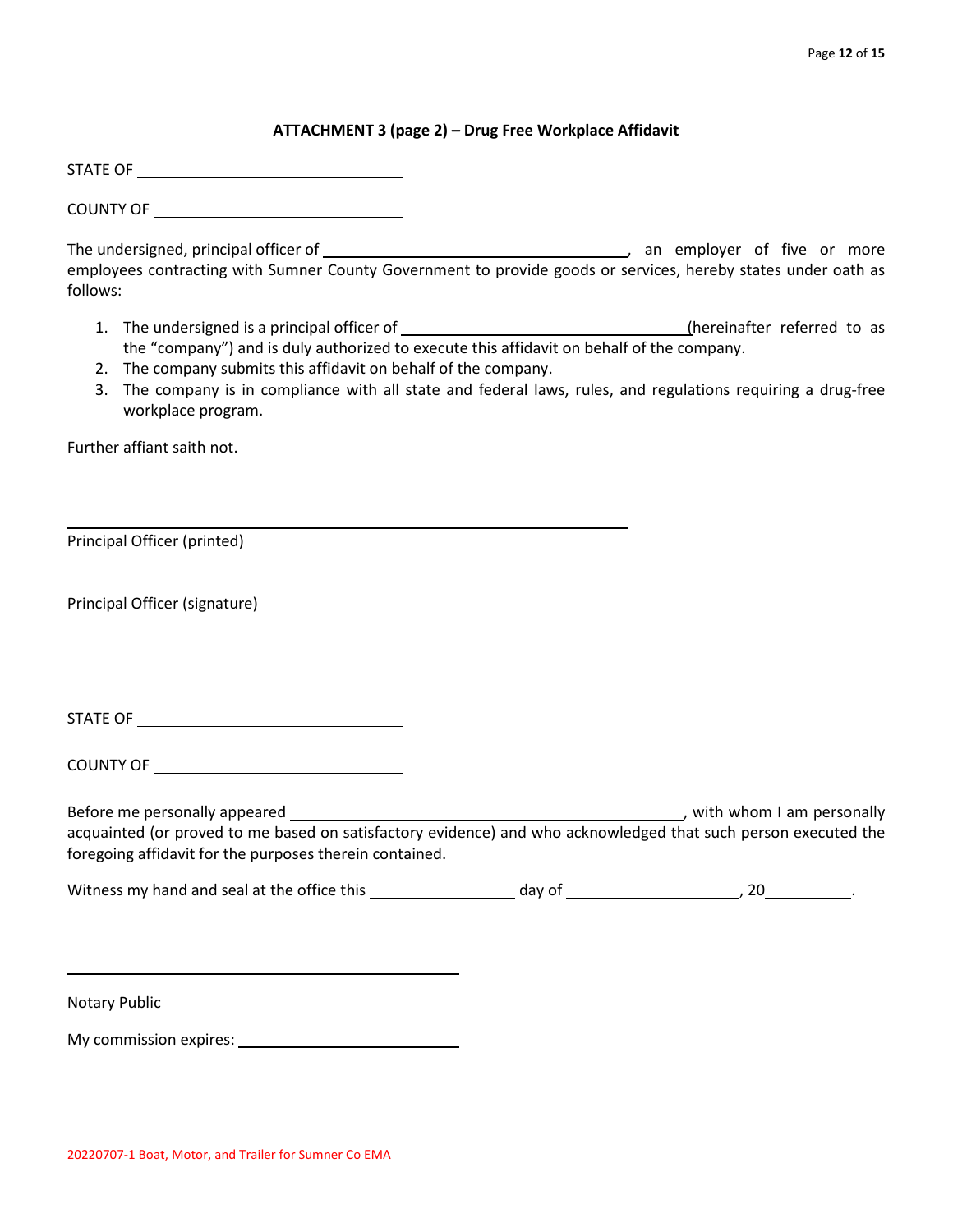## **ATTACHMENT 4 – Certification Regarding Debarment, Suspension, and Other Responsibility Matters**

The prospective participant certifies, to the best of its knowledge and belief, that it and its principals:

- 1. Are not presently debarred, suspended, proposed for debarment, declared ineligible or voluntarily excluded from participation in transactions under federal non-procurement programs by any federal department or agency.
- 2. Have not, within the three-year period preceding the proposal, had one or more public transactions (federal, state, or local) terminated for cause or default; and
- 3. Are not presently indicted or otherwise criminally or civilly charged by a government entity (federal, state, or local) and have not, within the three-year period preceding the proposal, been convicted, or had a civil judgement rendered against it
	- For the commission of fraud or a criminal offense in connection with obtaining, attempting to obtain, or performing a public transaction (federal, state, or local) or a procurement contract under such a public transaction.
	- For the violation of federal or state antitrust statutes, including those proscribing price fixing between competitors, the allocation of customers between competitors, or proposal rigging; or
	- For the commission of embezzlement, theft, forgery, bribery, falsification, or destruction of records, making false statements, or receiving stolen property.

I understand that a false statement on this certification may be grounds for rejection of this proposal or termination of the award. In addition, under 18 U.S.C. § 1001, a false statement may result in a fine of up to \$10,000 or imprisonment for up to five years, or both.

Company Legal Name

Authorized Company Representative Name and Title (printed)

Authorized Company Representative (signature)

 $\overline{\phantom{a}}$ 

Date

\_\_\_\_\_ I am unable to certify to the above statement. Attached is my explanation.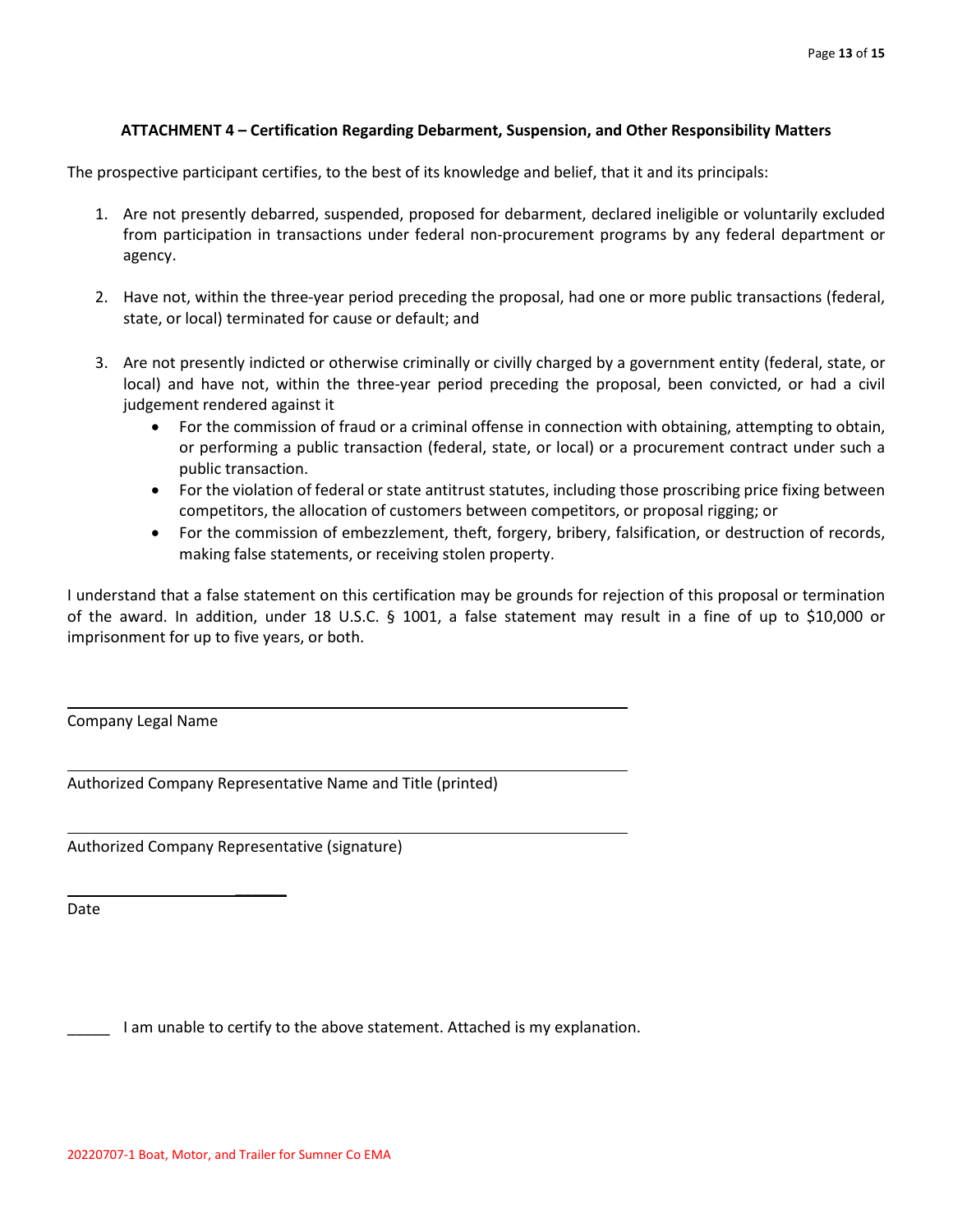#### **ATTACHMENT 5 – Attestation Re Personnel**

## **ATTESTATION RE PERSONNEL USED IN CONTRACT PERFORMANCE**

| Company Legal Name:                                                    |  |
|------------------------------------------------------------------------|--|
| Federal Employer Identification Number (or<br>Social Security Number): |  |

The contractor, identified above, does hereby attest, certify, warrant, and assure that the contractor shall not knowingly utilize the services of an illegal immigrant in the performance of this contract and shall not knowingly utilize the services of any subcontractor who will utilize the services of an illegal immigrant in the performance of this contract.

Authorized Company Representative Name and Title (printed)

Authorized Company Representative (signature)

 $\overline{\phantom{a}}$ 

Date